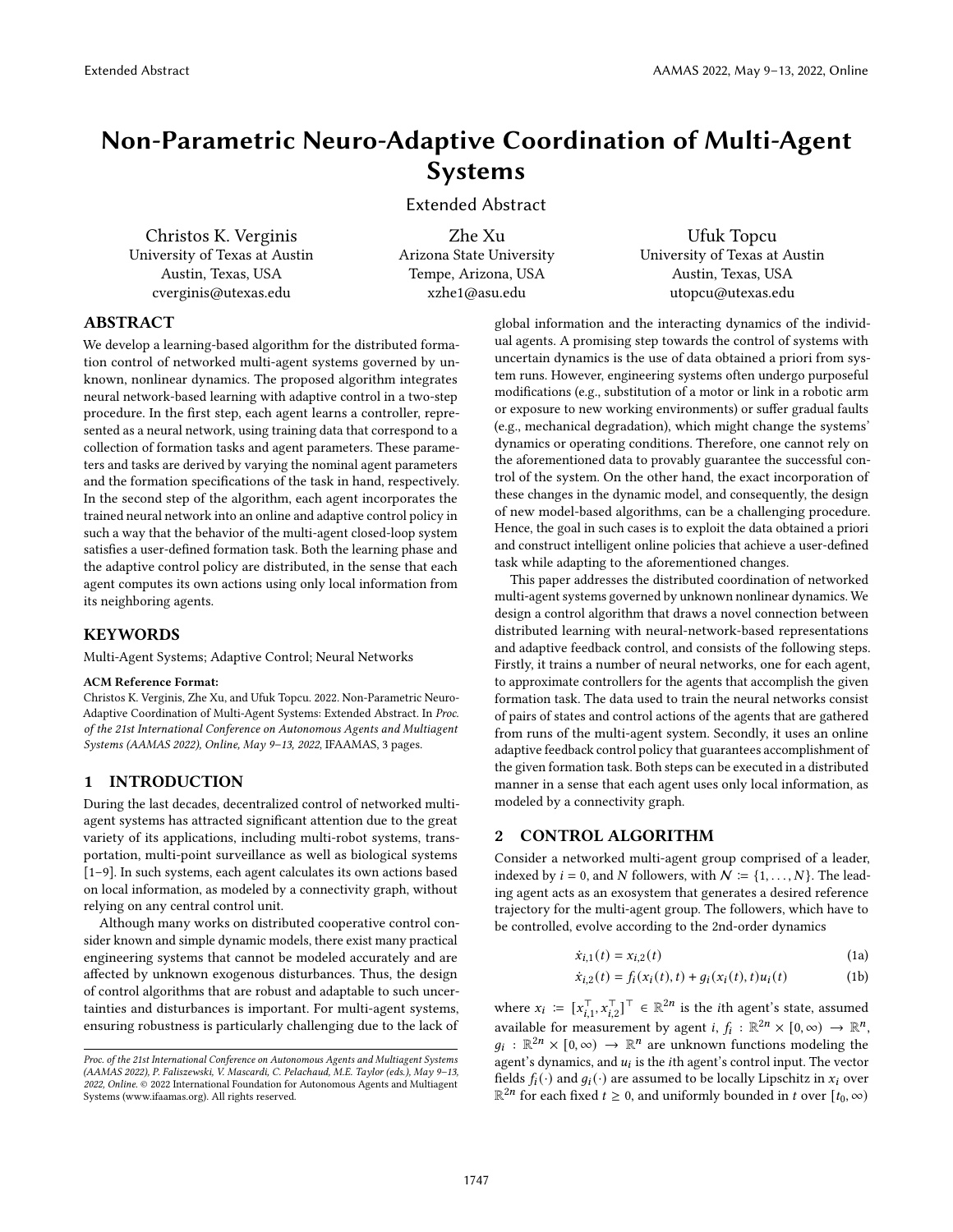for each fixed  $x_i \in \mathbb{R}^{2n}$ , for all  $i \in \mathcal{N}$ . Further, we assume that the matrices  $q_i$  are positive definite, for all  $i \in \mathcal{N}$ .

We use an undirected graph  $G := (N, \mathcal{E})$  to model the communication among the agents, with  $N$  being the index set of the agents. The set of neighbors of agent *i* is denoted by  $N_i := \{ j \in$  $N : (i, j) \in \mathcal{E}$ . We assume that G is connected, i.e., there exists a communication path between any two agents.

The state/command variables of the leading agent (indexed by 0) are denoted by  $x_{0,1}$ ,  $x_{0,2} \in \mathbb{R}^n$  and obey the 2nd-order dynamics  $\dot{x}_{0,1}(t) = x_{0,2}(t), \dot{x}_{0,2}(t) = u_0(t)$  for a smooth and bounded  $u_0$ :  $[0, \infty) \to \mathbb{R}^n$ . However, the state of the leader is only provided to a subgroup of the  $N$  agents. In particular, the access of the follower agents to the leader's state is modeled by a diagonal matrix  $\mathcal{B}$  :=  $diag\{b_1, \ldots, b_N\} \in \mathbb{R}^{N \times N}$ ; if  $b_i = 1$ , then the *i*th agent has access to the leader's state, whereas it does not if  $b_i = 0$ , for  $i \in \mathcal{N}$ . Thus, we may also define the augmented graph as  $\bar{G} := (N \cup \{0\}, \bar{\mathcal{E}}),$ where  $\bar{\mathcal{E}} \coloneqq \mathcal{E} \cup \{(i, 0) : b_i = 1\}$ . The goal of this work is to design a distributed control algorithm, where each agent has access only to its neighbors' information, to achieve a pre-specified geometric formation of the agents in  $\mathbb{R}^n$ . More specifically, consider for each agent  $i \in \mathcal{N}$  the constants  $c_{ij}, j \in \{0\} \cup \mathcal{N}_i$  prescribing a desired offset that agent  $i$  desires to achieve with respect to the leader  $(j = 0)$ , and its neighbors  $(j \in \mathcal{N}_i)$ . That is, each agent  $i \in \mathcal{N}_i$ aims at achieving  $x_{i,1} = x_{j,1} - c_{ij}$ , for all  $j \in \mathcal{N}_i$ , and if  $b_i = 1$ ,  $x_{i,1} = x_{0,1} - c_{i0}$ . In other words, we aim to minimize the errors,

$$
e_{i,1} := \sum_{j \in \mathcal{N}_i} (x_{i,1} - x_{j,1} + c_{ij}) + b_i (x_{i,1} - x_{0,1} + c_{i0}), \quad i \in \mathcal{N}.
$$

We describe now the control algorithm. We assume the existence of data gathered from a finite set of  $T$  trajectories  $J$  generated by a priori runs of the multi-agent system. More specifically, we consider that  $\mathcal J$  is decomposed as  $\mathcal J=(\mathcal J_1,\ldots,\mathcal J_N)$ , where  $\mathcal J_i$  is the set of trajectories

$$
\mathcal{J}_i = \left\{ \bar{x}_i^k(t), \{ \bar{x}^j \}_{j \in \mathcal{N}_i^k}, u_i^k \left( \bar{x}_i^k(t), \{ \bar{x}^j \}_{j \in \mathcal{N}_i^k}, t \right) \right\}_{t \in \mathbb{T}_i}
$$

of agent *i*, where  $\mathbb{T}_i$  is a finite set of time instants,  $\bar{x}_i^k \in \mathbb{R}^{2n}$  is the state trajectory of agent *i* for trajectory *k*,  $N_i^k$  are the neighbors of agent *i* in trajectory *k*, with  $\{\bar{x}^j\}_{j \in \mathcal{N}_i^k}$  being their respective state trajectories, and  $u_i^k(\bar{x}_i^k(t), \{\bar{x}^j\}_{j \in \mathcal{N}_i^k}, t) \in \mathbb{R}^n$  is the control input trajectory of agent *i*.

Each agent  $i \in \mathcal{N}$  uses the data to train a neural network in order to approximate a controller that accomplishes the formation task. More specifically, each agent uses the tuples  $\{\bar{x}_i^k(t), \{\bar{x}^j\}_{j \in \mathcal{N}_i^k}\}_{t \in \mathbb{T}_i}$ as input to a neural network, and  $u_i^k(\bar{x}_i^k(t), {\{\bar{x}^j\}}_{j \in \mathcal{N}_i^k}, t)_{t \in \mathbb{T}_i}$  as the respective output targets, for all  $T$  trajectories. For the inputs corresponding to agents that are not neighbors of agent  $i$  in a trajectory k, we disable the respective neurons. For a given  $\bar{x} \in \mathbb{R}^{2n}$ , we denote by  $u_{i,nn}(\bar{x})$  the output of the neural network of agent  $i \in \mathcal{N}$ .

We now design a distributed, adaptive feedback control policy to accomplish the formation task. Consider the adaptation variables  $\hat{d}_{i,1}$  and  $\hat{d}_{i,2}$  for each agent  $i \in \mathcal{N}$ , corresponding to upper bounds of the unknown dynamic terms  $f_i$  and  $g_i$ . Consider the augmented errors for each agent  $e_{i,2} \coloneqq \dot{e}_{i,1} + k_{i,1}e_{i,1}$ , where  $k_{i,1}$  are positive constants, for all  $i \in \mathcal{N}$ . We design the distributed control policy as

<span id="page-1-1"></span>

Figure 1: Evolution of the error signals  $||e_{i,1}(t)|| + ||\dot{e}_{i,1}(t)||$  for  $i \in \{1, \ldots, 5\}$ , and  $t \in [0, 55]$ , for the numerical experiments.



Figure 2: The convergence of the followers to the desired formation around the leader, which follows a pre-specified trajectory (continuous blue line), in the  $x-y$  plane.

<span id="page-1-0"></span>
$$
u_i(\bar{x}, \hat{d}_{i,1}, \hat{d}_{i,2}) = u_{i,nn}(\bar{x}) - (k_{i,2} + \hat{d}_{i,1})e_{i,2} - \hat{d}_{i,2}\hat{e}_{i,2}
$$
 (2a)

where  $k_{i,2}$  are positive constants, and  $\hat{e}_{i,2}$  are defined as  $\hat{e}_{i,2}$  :=  $\frac{2}{e_{i,2}}$  $\frac{e_{i,2}}{\|e_{i,2}\|^2}$  if  $e_{i,2} \neq 0$  and  $\hat{e}_{i,2} \coloneqq 0$  otherwise, for all  $i \in \mathcal{N}$ . The adaptation variables  $\hat{d}_{i,1},$   $\hat{d}_{i,2}$  are updated as

$$
\dot{\hat{d}}_{i,1} := \mu_{i,1} ||e_{i,2}||^2, \quad \dot{\hat{d}}_{i,2} := \mu_{i,2} ||e_{i,2}||,
$$

where  $\mu_{i,1}, \mu_{i,2}$  are positive constants, for all  $i \in \mathcal{N}$ .

#### 3 NUMERICAL EXPERIMENTS

We consider  $N = 5$  follower aerial vehicles in  $\mathbb{R}^3$  with dynamics of the form [\(1\)](#page-0-0), with communication graph modeled by the edge set  $\bar{\mathcal{E}}$  $= \{ (1, 2), (2, 3), (3, 4), (4, 5), (1, 0), (3, 0), (5, 0) \}.$  The leader's task is to track a reference time-varying trajectory profile  $x_0(t)$ . The formation constants  $c_{ij}$  are chosen randomly in (−1, 1),  $(i, j) \in \overline{E}$ . We generate data from 100 trajectories that correspond to different  $f_i$ ,  $g_i$ , and initial conditions, and we train 5 neural networks, one for each agent. We test the control policy [\(2\)](#page-1-0) and obtain the results depicted in Fig [1,](#page-1-1) which shows the evolution of the error signals  $||e_{i,1}(t)|| + ||\dot{e}_{i,1}(t)||$  for  $i \in \{1, \ldots, 5\}$ . One concludes that the multiagent system converges successfully to the pre-specified formation since the error signals converge to zero.

#### 4 ACKNOWLEDGMENTS

This work was supported in part by NASA 80NSSC21M0071, ONR N00014-18-1-2829, and AFOSR FA9550-19-1-0005.